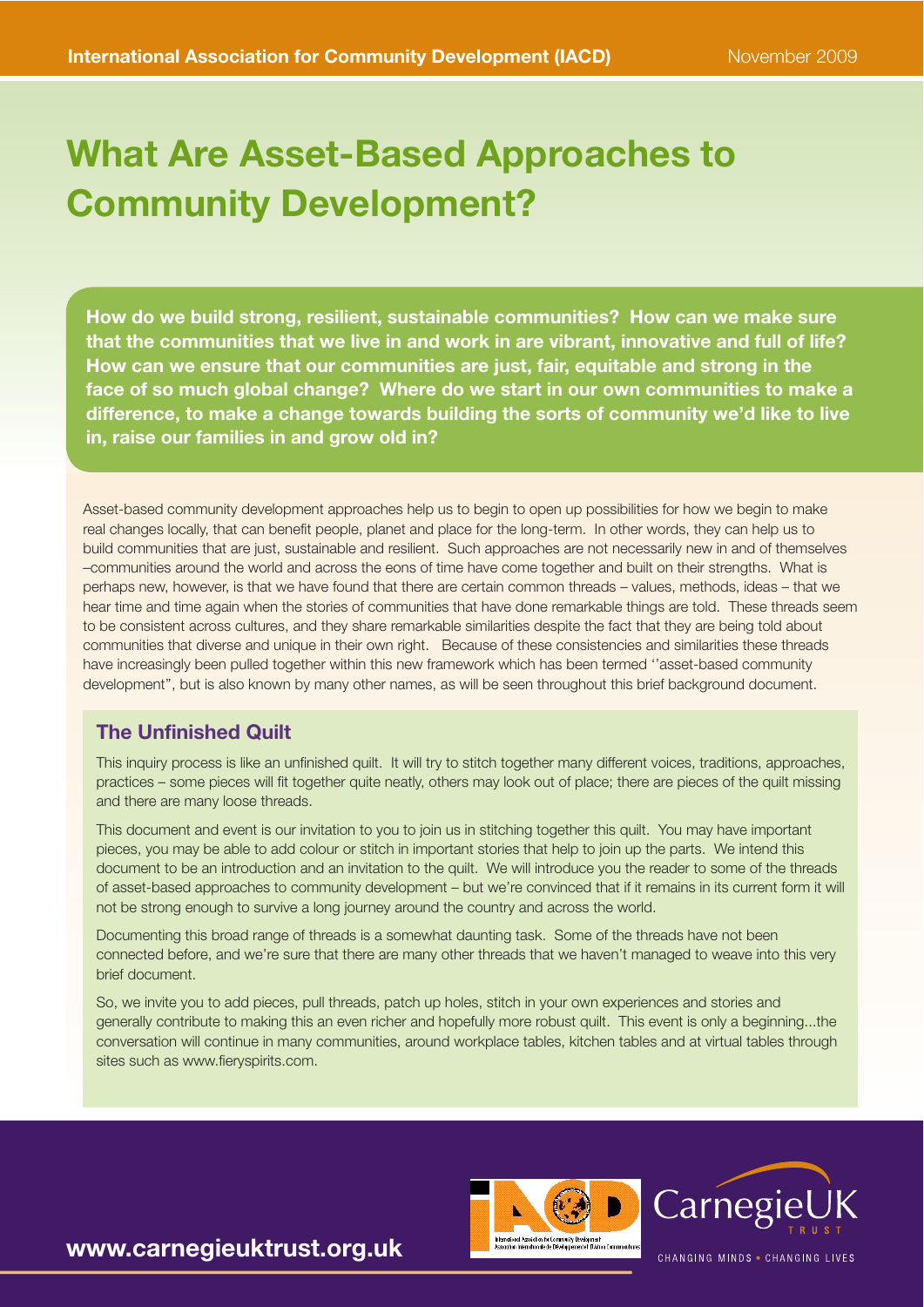It's almost impossible to find a single definition of asset based community development approaches – one that will sit comfortably across many spaces and different traditions. However, what we can do is to try to piece together some of the common themes so that we have a starting point from which to begin to discuss such approaches. The approaches are frameworks – maps or conceptual scaffolds that help us to understand how local development can be initiated and driven by the communities themselves. Such approaches:

- Begin from and focus on the strengths of a community.
- Suggest that development can be community or outsider initiated as long as it is 'by the community, for the community'.
- Seek to build or release the capacity of community members to continue to drive their own development by starting with what already exists in the community.
- Build on a social justice approach by seeking to build inclusive and resilient communities

Can you think of a situation in your own community where you have seen development that was community initiated? What is the story? What were the elements that made it work or not work?

## Definitions of asset-based community development and their sources

• Asset-Based and Citizen-Led Development is an approach that recognizes the strengths, gifts, talents and resources of individuals and communities, and helps communities to mobilize and build on these for sustainable development.

Source: Coady International Institute, Canada [http://](http://www.coady.stfx.ca/work/ABCD/%0D) [www.coady.stfx.ca/work/ABCD/](http://www.coady.stfx.ca/work/ABCD/%0D)

• Asset-based Community Development (ABCD) is a powerful approach focused on discovering and mobilizing the resources that are already present in a community. The ABCD approach provides a way for citizens to find and mobilize what they have in order to build a stronger community.

Source: Mike Green, Henry Moore and John O'Brien. When People Care Enough to Act: Asset-based Community Development. Toronto, Canada: Inclusion Press. 2006

Asset-based community development is based on the principle of community-driven development rather than development driven by external agencies, where communities, public and private sectors work in closer partnership. Yet recognizing that there may also be disagreements between these three 'stakeholders' and that to date it is the community voice that has lost out.

Source: Kate Braithwaite. Securing Social Justice in Rural Areas. Carnegie Commission for Rural Community Development. 2005.

In endogenous or community-initiated development, participation is often built around small, concrete and local realities and geared towards unique local context that people can relate to, therefore commitment to action can be more visible and personally relevant.

Source: Ingrid Burkett and Harvinder Bedi. What in the World…? Global Lessons, Inspirations and Experiences in Community Development. International Association for Community Development, [www.](http://www.iacdgloboal.org) [iacdgloboal.org, 2005.](http://www.iacdgloboal.org)

What stands out from these definitions? What other perspectives are missing? How would you define assetbased community development? Is it useful to think in terms of asset-based approaches (recoginising many different approaches that can be used?)



Family Action Centre, Australia

### Threads of asset-based approaches

When beginning our inquiry process and through the many discussions of the RARP group, it became apparent that there are many different 'threads' of work being done that could fit into an assetbased framework. Here are a few we identified:

Asset-Based Community Development (ABCD) referred to as 'ABCD' to differentiate from the broader definition of asset-based approaches to community development used within this document. The term ABCD was coined through the work of Jody Kretzmann and Jon McKnight in the United States and through the ABCD Institute. The ABCD Institute has produced many documents and case studies exploring ABCD in many contexts. Presented here is a very brief summary of the approach.

Three elements that distinguish the ABCD approach are: 1) a focus on 'gifts', 2) associational life, and 3) powering the communities hands (Block, 2007). According to the ABCD approach, community is built by focusing on people's gifts rather than their deficiencies. Simply put, this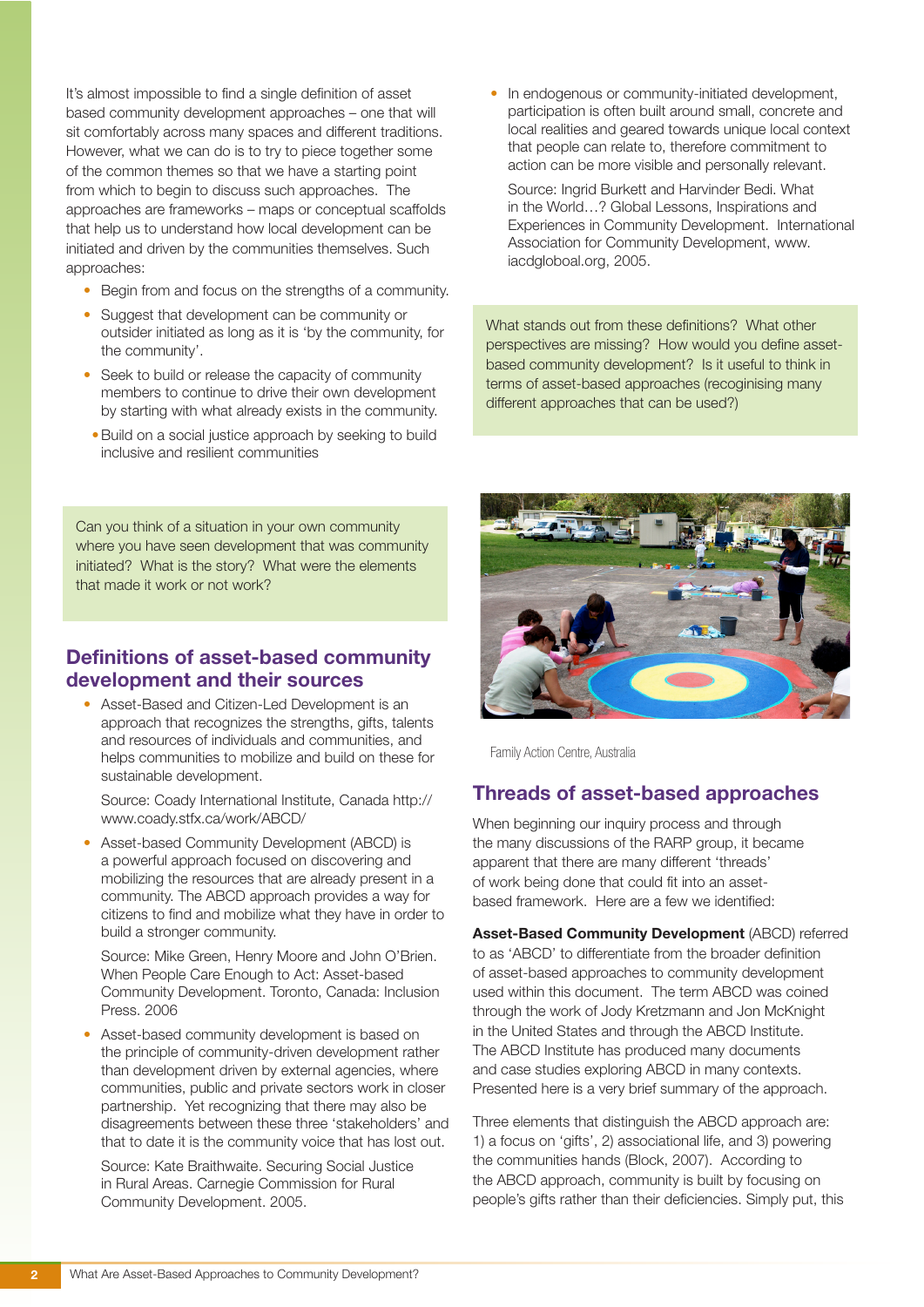declares that if we want to make communities stronger, we should study their assets, resources, and talents.

The second insight from ABCD is about the limitations of systems. Kretzmann and McKnight see a system as an organized group of funded and well resourced professionals who operate in the domain of cases, clients, and services. As soon as you professionalize care, you have produced an oxymoron. According to the ABCD model, systems are capable of service but not care. Talk to any poor person or vulnerable person and they can give you a long list of the services they have received. They are well serviced, but you often have to ask what in their life has fundamentally changed. The option identified by ABCD to a system is what they call "associational life." Groups of people voluntarily coming together to do some good.

That third focus of ABCD is faith in citizens to identify and solve problems for themselves. McKnight and Kretzmann found that most sustainable improvements in community occur when citizens discover their own power to act. Whatever the symptom––drugs, poor economy, displacement, violence—it is when citizens stop waiting for professional or elected leadership to do something, and decide they can reclaim what they have delegated to others, that things really happen. This act of power is present in most stories of lasting community improvement and change (Block, 2007).

This approach continues to lead the thinking on asset-based community development globally. It is important to note that this approach has also been criticised as not being as relevant for the UK/Irish context as it is in the United States.

Citizen-led and endogenous development: The work of citizen-led development and the similar term of endogenous development relates to citizens within communities leading the development process—deciding what it is they want to do and mobilizing to do it (i.e. starting from within).

Strengths-based community work: this approaches focuses on examining strengths and utilising strengths for individual and community development work.

Community planning and place-making approaches: these approaches help communities shape their cities, towns and villages and emphasise the importance of 'place' in our understanding of community development.

What are the criticisms of this and the other approaches listed here? Do you agree or disagree and why? Do you think ABCD is applicable to other settings/locations outside North America? Can you share an example or story?

## Case Study: El Zapallo Verde--The Green Pumpkin, Quito, Ecuador

Direct, free and reciprocal. Quite simply, the Green Pumpkin will accept nothing less. Based in Ecuador's capital and second most populous city, this co-operative defies the myth that organic products are an elusive luxury, inaccessible for the masses.

#### A New Economy

"It is an experience auto managed from the South that tries to construct another economy, another nourishment and another way of relating. It seeks to establish an organizational form that raises a different way of producing, of commercializing and consuming healthy food. It promotes an economy to local scale, which defends the agricultural and cultural diversity. It's all about solidarity - both social and environmental coresponsibility. For this people of the field and of the city have joined to form a cooperative of organic products."

#### People Of The Field

"As people of the field we are persons, families and associations that produce in a sincere way with the environment. There is particular honesty with ourselves. The producers base is the Guardians of Seeds Network (Red de Guardianes de semillas RGS) and they are an organization without ends of profit. There is a particular dedication to promoting the conservation and use of organic traditional seeds and the associated knowledge in the Tropical Andes.

The people of the city we are persons, families and associations seeking a good nourishment as well as protection for the producer and environment."

#### Diminishing Consumerism

"We are young teachers in diverse subject matters and always try to practice what we teach. To do this we have constructed an urban space in the middle of the city where we demonstrate the practice that it is possible to live otherwise. We are suggesting that we diminish our consumerism (of energy, of water, of space, etc) and increase consciousness of our footprint in this world."

#### Fundamental Right

"We are producing and consuming persons and, as leaders, we recognize our fundamental right to accede to healthy and nourishing food. We seek to strengthen the human relations between both realities. We have joined efforts to help ourselves mutually."

#### Learn More

For further information please visit - [www.](http://www.zapalloverde.com%0D) [zapalloverde.com](http://www.zapalloverde.com%0D)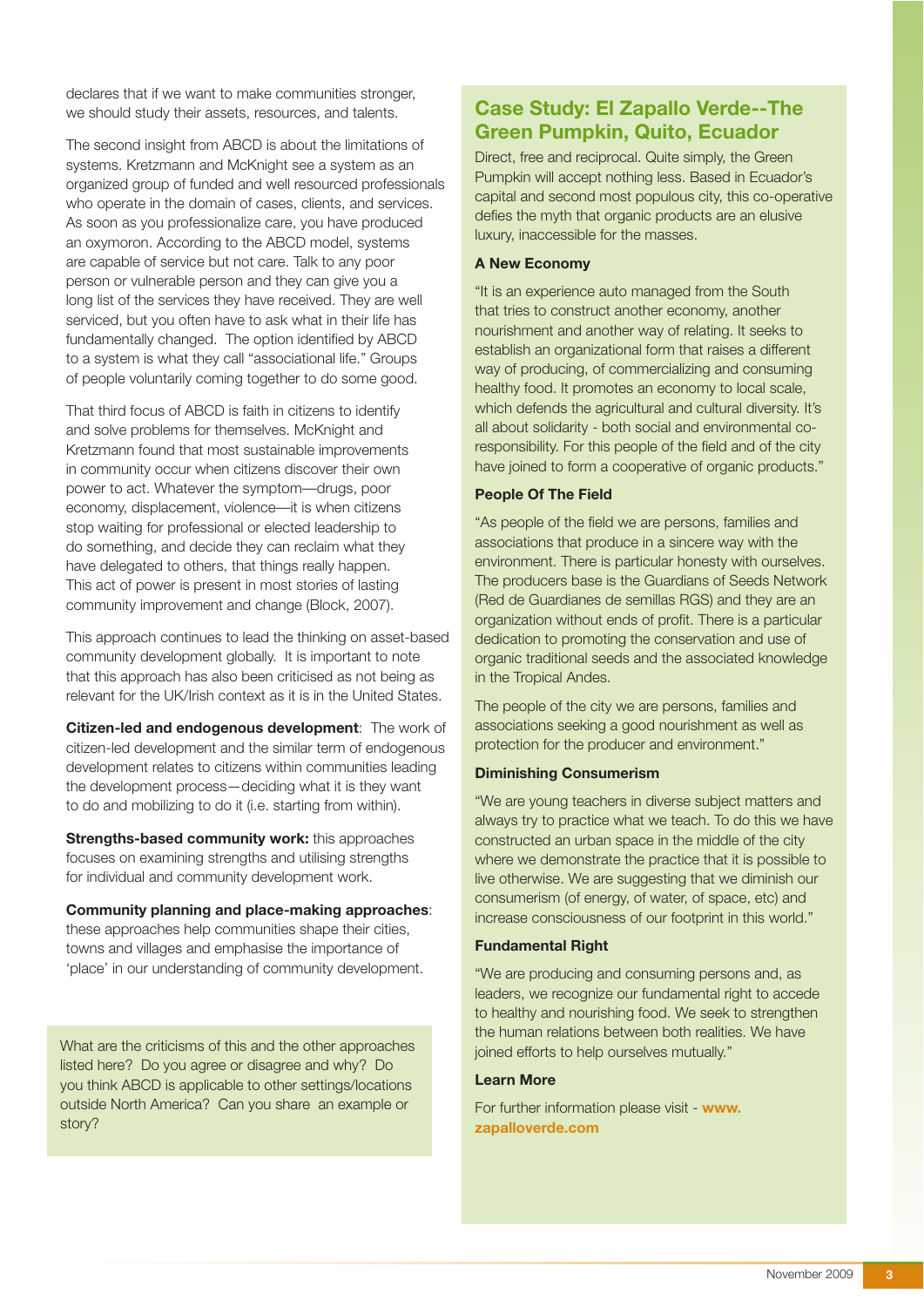



Cooperativa Zapallo Verde, Ecuador

#### Community Capitals Framework (CCF): examines

community change from a systems-level perspective across seven 'capitals'. 'Communities of place and of interest have resources' and these resources can be consumed (used up), stored (not available for use), or invested to create new resources over the long term as part of community-driven development (Flora, 2000; Gutierrez-Montes, Emery & Fernandez-Baca, 2009). In the Community Capitals Framework:

Every community, however rural, isolated, or poor, has resources within it. When those resources, or assets, are invested to create new resources, they become capital (Flora, Flora & Fey, 2004).

According to the Community Capitals Framework, capitals can be divided into two main groups the 'human or intangible' and the 'material or tangible' factors. The seven capitals in CCF are examined in the table below:

| Human/Intan-<br>gible Factors | Definition                                                                                                                                                                                                                                                                                                                                         |
|-------------------------------|----------------------------------------------------------------------------------------------------------------------------------------------------------------------------------------------------------------------------------------------------------------------------------------------------------------------------------------------------|
| <b>Social Capital</b>         | Social capital is made up of the<br>interactions among groups and<br>individuals such as networks<br>and the norms and trust that<br>facilitate cooperation for mutual<br>support. Includes the sub-<br>set of spiritual capital, which<br>is the aspect of social capital<br>linked with religion or spirituality<br>(Carnegie Commission, 2007). |
| <b>Political Capital</b>      | Political capital is the ability of<br>a community to influence the<br>distribution and use of resources<br>(Carnegie Commission, 2007). Also<br>the capacity to change the structures<br>of power, the ability to inspire policy,<br>and the collective organisation<br>to hold political representatives<br>to account (Wilding, 2009).          |

| <b>Cultural Capital</b> | Cultural capital is the multi-layered<br>world-views and cultural norms/<br>innovations, which inform how we<br>see and interpret the world, our<br>sense of place and belonging, and<br>the future potential we imagine<br>for ourselves (Wilding, 2009).                                                                                                                                                                                                                                                                                                                                                                                                                                                                  |
|-------------------------|-----------------------------------------------------------------------------------------------------------------------------------------------------------------------------------------------------------------------------------------------------------------------------------------------------------------------------------------------------------------------------------------------------------------------------------------------------------------------------------------------------------------------------------------------------------------------------------------------------------------------------------------------------------------------------------------------------------------------------|
| Human Capital           | Human capital refers to the<br>characteristics of 'individuals that<br>contribute towards their ability to<br>earn a living, strengthen community,<br>and contribute to community<br>organizations, to their families and<br>to self-improvement' (Flora, Flora<br>& Fey, 2004). The components of<br>human capital includes the emotional,<br>spiritual, aesthetic, and musical<br>intelligences and skills present in<br>people; the interpersonal skills,<br>values and leadership capacity of<br>individuals; the skills, education,<br>experience, and knowledge of the<br>community; and the self-esteem<br>and confidence and capacity to<br>contribute to the wider community<br>(Wilding, 2009; Stofferahn, 2009). |

| Material/Tangi-<br>ble Factors: | <b>Definition</b>                                                                                                                                                                                                                                                                                                                         |
|---------------------------------|-------------------------------------------------------------------------------------------------------------------------------------------------------------------------------------------------------------------------------------------------------------------------------------------------------------------------------------------|
| <b>Natural Capital</b>          | Natural capital can be landscape<br>and any stock or flow of energy<br>and materials that produces goods<br>and services. Natural capital<br>includes both renewable and non-<br>renewable material resources<br>(Carnegie Commission, 2007).                                                                                             |
| <b>Financial Capital</b>        | The incomes, savings, credit and<br>loans, which facilitate investment into<br>other assets-adding value (in formal<br>and complementary currencies)<br>(Wilding, 2009). However, when<br>money is spent on consumption, it<br>is not capital but becomes capital<br>when oriented to create other<br>capitals (Flora & Gillespie, 2009). |
| <b>Built Capital</b>            | Built capital refers to the<br>permanent physical installations<br>and facilities supporting activities<br>in a community (Flora, Flora & Fey,<br>2004). It includes transportation<br>networks, communication systems,<br>utilities, protective services,<br>education and health facilities,                                            |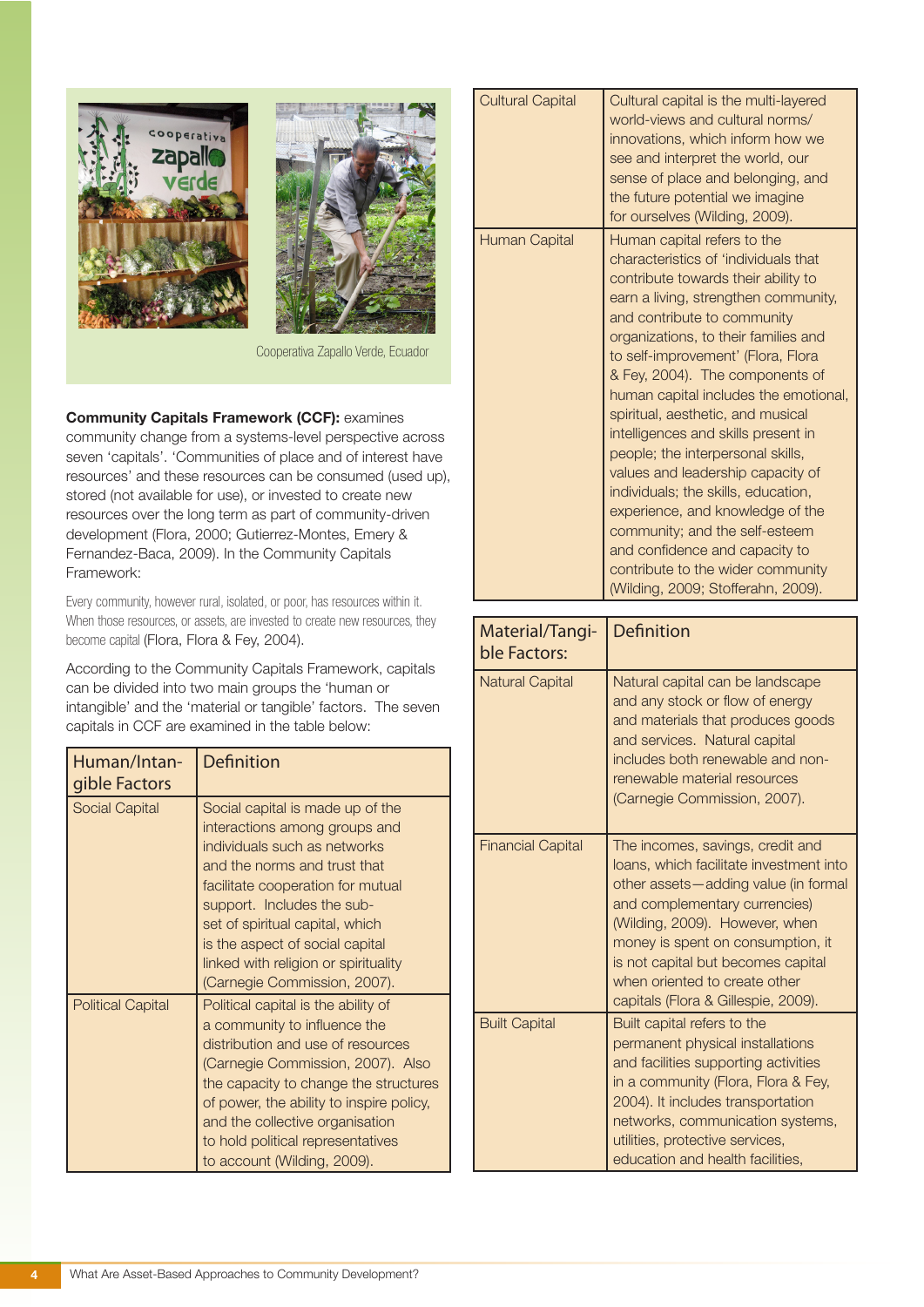# Case Study: Honouring the Past, Valuing the Present and Imagining the Future (St. Dennis, England)

When exploring what might happen to an area or community in the future, and how people will react to the prospect of change, the key challenge is to find ways to see the options in terms of a story of possibilities. –Director, Eden Project Foundation

WildWorks, a community arts company embarked on a project to honour the past, value the present and imagine the future of St. Dennis. St Dennis is a small village situated between the north and south coasts of Cornwall. It has a population of almost 2½ thousand at the last census in 1998. [http://www.new-ground.org.](http://www.new-ground.org.uk/) [uk/](http://www.new-ground.org.uk/)

There is an intense love of the landscape as shaped by the clay industry in St. Dennis. The two clay tips that stand above St. Dennis, known as 'Flatty and Pointy' which are the names affectionately given to the two clay hill tips that are seen above town (one tip if flat, the other pointy), are seen as meaningful landmarks in the town.

#### Honouring the Past

The 'honouring the past' part of the project began with children in class 6 examining where they lived by taking a closer look at the town, the history of clay, the landscape, the plants that grow in their town and their own important and secret places. Each student created a poetic map of St. Dennis and the clay.

Next each student prepared for a Tea-Treat, something that occurred quite regularly in old St. Dennis. The children researched whom they wanted to invite to tea, wrote the invitations and devised questions they would like to ask of their visitors. At the tea-party, the children and their invited guests brought their pictures and meaningful memorabilia about St. Dennis and crafted them into a display nestled within an old suitcase. Both the children and older people were surprised at how much they had in common, how much local places meant to them such as the shops, Flatty and Pointy, the carnival, the school and the Downs.

#### Valuing the Present

The second part of the project included developing a 30-minute film called The Heart of Clay. WildWorks invited 15 community members to participate, representing an age range from 10 to 84. Each

icipant took the camera crew on a walk to ewhere they loved. Together they started to map he emotional territory inhabited by the community: laces and things they love and the aspects of their of life that make them proud.

#### Imagining the Future

The future is harder to imagine, especially for children who live in the here and now. We have no pictures of it and nobody to ask who's been there. Each of the children imagined a future St. Dennis. First they looked at the landscape and wrote poems about what they loved and what they would hate not to be there in the future. The children devised questionnaires for parents and relatives and also wrote letters to the future.



Dear Future, Please save: Flatty and pointy The bad tempered bramble My granny's house The church spire The yawning space The music

# Case Study: Integrated Area Planning (IAP) in Ireland

IAP is defined by Tipperary Institute as a practical and participatory process that empowers local people to collect and compile information while developing the skills and structures needed to prepare and implement a plan for a defined geographical area. IAP is a model of collaborative planning—involving communities and citizens most affected by local area plans alongside policymakers and local officials in a partnership that recognises the strengths of everyone involved and that seeks to come to decisions in a participatory way.

There are several principles that guide the IAP planning process. One of the most important is the commitment to action-planning. This model enables people to identify, analyse and address the needs of their own community. It seeks to build local capacity and equip community members with the knowledge, skills and motivation required to mobilise community, State and private efforts in addressing the development of the area.

IAP assumes a commitment to working in an inclusive and participatory way by engaging with all sectors of the community. IAP as a method also seeks to create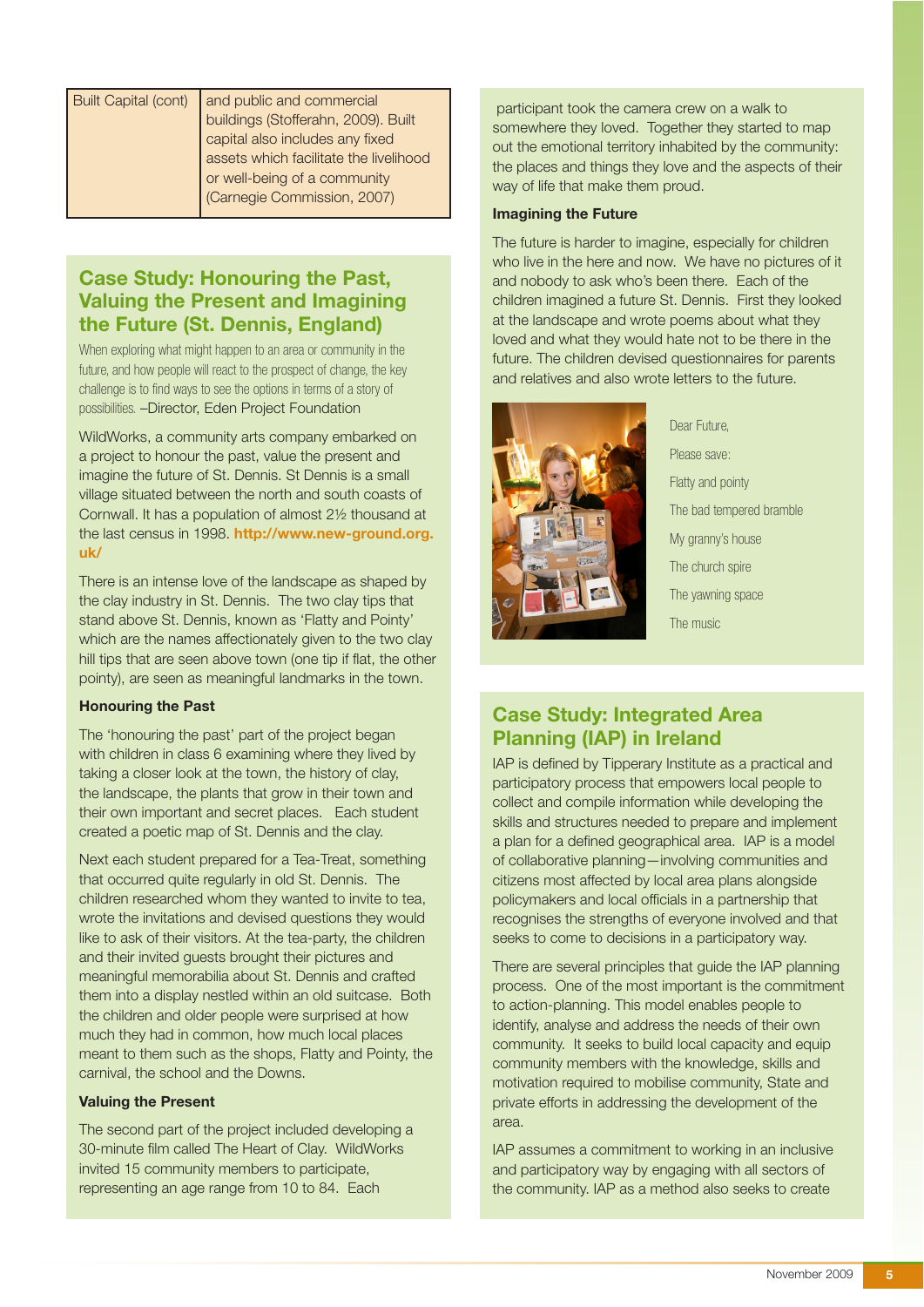plans that are clear and accessible and written in a way that anyone can understand. IAP requires that there are structures in place for implementation of plans once they have been drawn up. The process seeks to engage State agencies fully, in inputting to, and taking responsibility for, relevant parts of the plan and its implementation, in partnership with the local community. Lastly, the IAP process fosters ongoing communication between all the stakeholders involved.

#### Integrated Area Planning in Action

Ferbane is a small town (pop.1,300) in West Offaly, in the Irish midlands. Tipperary Institute facilitated the preparation of an Integrated Area Plan (IAP) as a partnership between Offaly County Council, the community of Ferbane, Elected Representatives, West Offaly Partnership and local business interests.

Through the IAP process, the steering group co-produced a vision with their community that underpinned their local area plan and stated that:

• Ferbane will be a place that contains a sustainable population that will ensure the town's long-term viability in social and economic terms

• The people of Ferbane will experience the town as a pleasant place in which to live, work and take their recreation

• Those living in Ferbane will be able to access a number of different employment opportunities including those located within the town, those located within its rural hinterland and those located within nearby **settlements** 

• The community of Ferbane will be open, inclusive and welcoming

• Ferbane will be in a position to derive economic benefit from those living and working in its rural hinterland as well as from those who travel through the town.

Since developing the plan through the IAP process, the Ferbane community has undertaken several of the initiatives they laid out in the plan including: the zoning of land for development by the county council, the development of a business and technology park and other new business ventures, the development of a child-care facility, a school amalgamation programme the updating of existing business ventures, the establishment of local transport services, and the provision of additional housing among others.

[http://rural.carnegieuktrust.org.uk/rarp/](http://rural.carnegieuktrust.org.uk/rarp/community_planning/tipperary_institute) [community\\_planning/tipperary\\_institute](http://rural.carnegieuktrust.org.uk/rarp/community_planning/tipperary_institute)

Do these threads fit together under asset-based approaches to community development? What other threads are missing? What distinguishes an assetbased approach? What does an asset-based approach look like in the UK/Ireland?

## What are assets?

What happens while a caterpillar is hiding away in the cocoon? What is it that begins the transformation of caterpillar into butterfly? It is something scientists have called 'imaginal cells' – cells that have transformatory power when the conditions are right for such transformation. Similarly we may all have 'imaginal cells' – and there are surely 'imaginal cells' in our communities that, when the conditions are right mean that anyone of us could be a part of transforming our community, our world into something beautiful.

Asset-based community development builds upon what the community identifies as 'valuable' and also the people within the community and their strengths and skills to accomplish the community-identified changes they would like to see happen. Assets can be hidden treasures, a certain alchemy needs to happen before the asset become visible, like connecting it with something or someone else, exchanging it, sharing it, and/or reframing it from liability to resource.

In addition, what is valuable to one person in the community may not be seen as valuable to others. Recent work by the New Economics Foundations (NEF) has explored more indepth the categorisation and value placed on assets within communities.

It is important to note that an asset-based approach does not happen simply by giving a 'positive twist' to an already existing approach. In addition to focusing on strengths, there are several values that underpin asset-based community development:

1. Local Leadership: The community leads its own development and community leaders are themselves capable of opening doors to the wider citizenry. Local leaders are therefore defined by the relationships they have within the community, by their social, rather than political or financial capital.

2. **Equality and Social Inclusion:** All community members, regardless of gender, age, ability (or disability), race, culture, language, sexual orientation, or social and economic status have equal opportunity to become engaged in the community development process and are able to access its social and economic benefits.

3. Transparency and Accountability: This framework encourages and requires government, NGO and any other outside involvement in community development to be transparent, accountable, and participatory. In turn Communities hold each other to the same values of